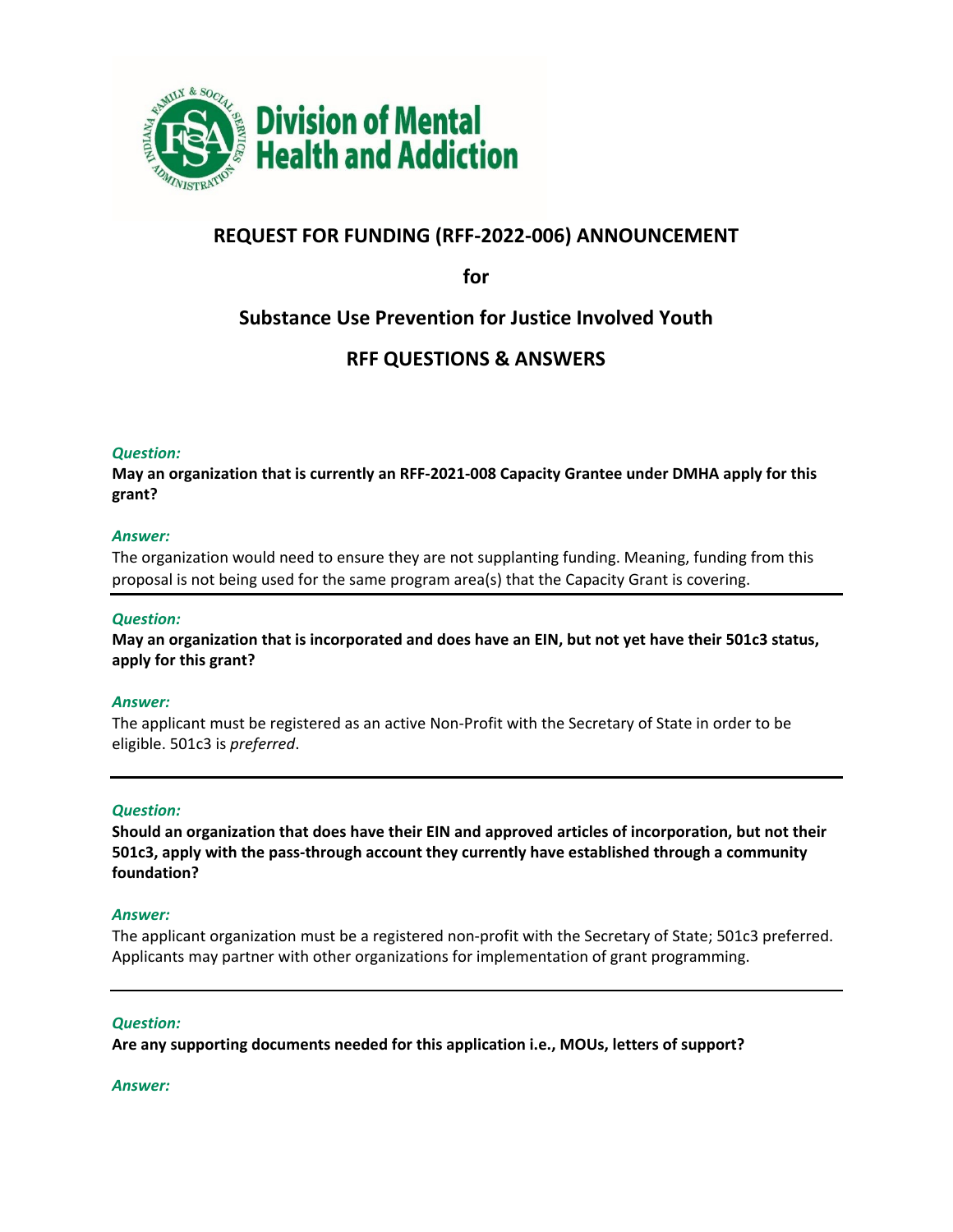

Please see RFF for mandatory supporting documents. If you have MOUs and letters of support, you are able to submit these.

## *Question:*

**Is a newer mentoring organization that is currently working on their programming and implementation apply even if they are not currently serving youth?**

#### *Answer:*

If the applicant meets the mandatory requirements, we encourage you to apply.

#### *Question:*

**Do any of the proposal categories on the application have a word and/or page minimum or maximum?**

#### *Answer:*

There is not a word and/or page minimum with this funding opportunity.

## *Question:*

**To clarify: is the amount to be requested a max of \$200,000 for 12 months? Can you ask for less than this amount?**

## *Answer:*

You can claim up to \$200,000; meaning, it is allowable to claim below the \$200,000 threshold.

## *Question:*

**Our organization is launching a pilot youth recovery program in June 2022 with another grant funding. We would like to know if this proposed grant funding can be used to supplement some costs (for example cover staff costs such as salary or staff training or services) for this new model?**

## *Answer:*

This funding is for Primary Prevention activities only and cannot be used for programming directed towards individuals who are in need of treatment, receiving treatment, or who are in recovery.

#### *Question:*

**We have four specific program locations for the proposed youth recovery program – two of them will be launched in June i.e., prior to the anticipated start date of this grant (i.e., September 1, 2022) and**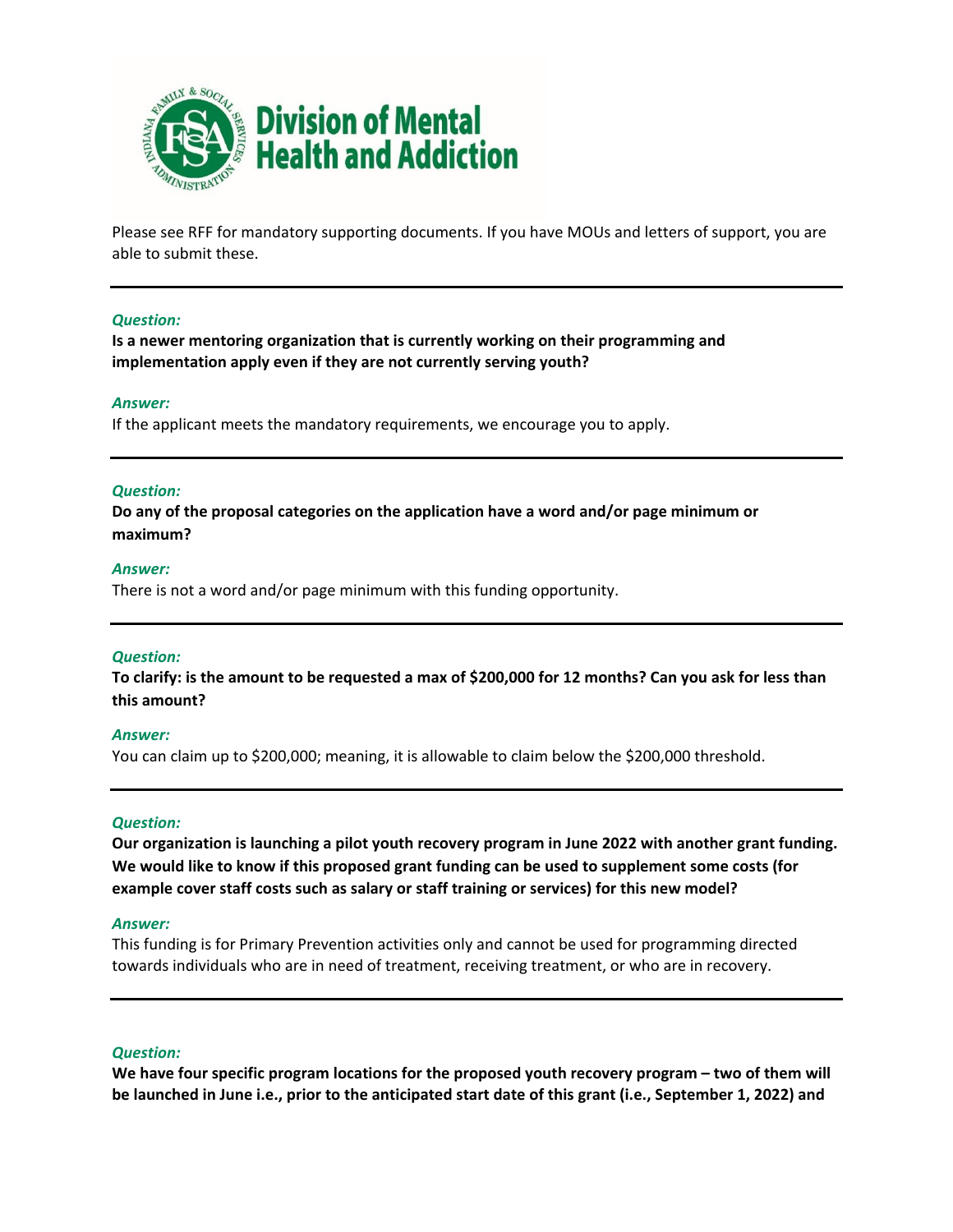

**two will be launched at the end of the year. In our grant application, can we propose to apply the grant funding for all four or do we need to be specific to the two already announced programs/locations?** 

# *Answer:*

This funding is for Primary Prevention activities only and cannot be used for programming directed towards individuals who are in need of treatment, receiving treatment, or who are in recovery.

# *Question:*

**On page three of the RFF, it states proposals must include "Evaluation plan to include collection of required data". Is "required data" referring to the data to support the selection of the target population, proposed strategies, and location of services, or is there additional, specific data set needed to be collected throughout the implementation of the proposed program for ARPA reporting purposes?**

# *Answer:*

Required data will include the following data for participants: Demographics (age, gender, race, ethnicity), IOM Category of programming (Universal Direct, Universal Indirect, Selective, Indicated), CSAP Primary Prevention Strategy (see below)

# **Primary Prevention Strategies**

- **Information Dissemination** provides knowledge and increases awareness of the nature and extent of alcohol and other drug use, abuse, and addiction, as well as their effects on individuals, families, and communities. It also provides knowledge and increases awareness of available prevention and treatment programs and services. It is characterized by one-way communication from the information source to the audience, with limited contact between the two.
- **Education** builds skills through structured learning processes. Critical life and social skills include decision making, peer resistance, coping with stress, problem solving, interpersonal communication, and systematic and judgmental capabilities. There is more interaction between facilitators and participants than there is for information dissemination.
- **Alternatives** provide opportunities for target populations to participate in activities that exclude alcohol and other drugs. The purpose is to discourage use of alcohol and other drugs by providing alternative, healthy activities.